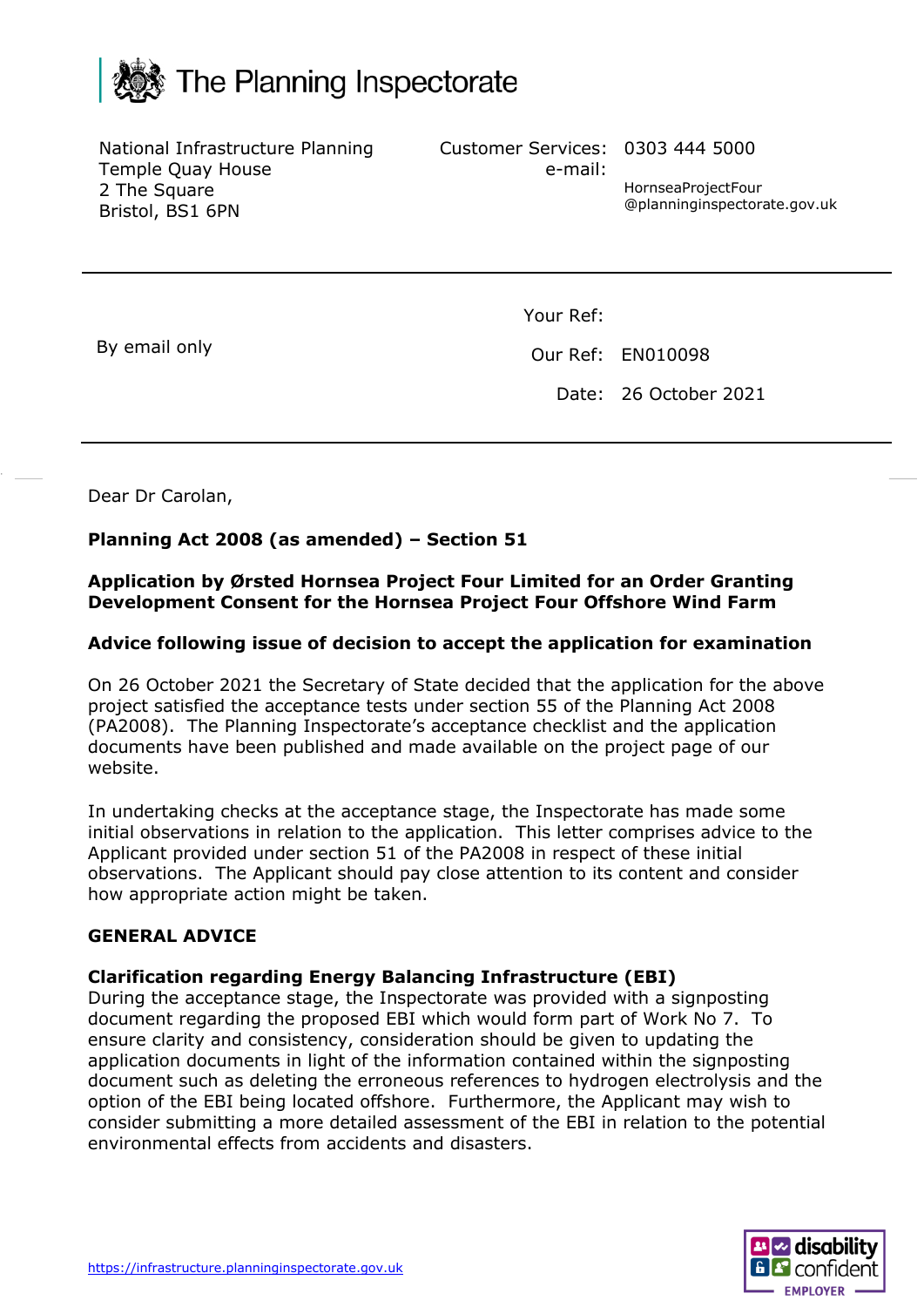# **Ground levels in relation to the proposed Substation and EBI**

It is noted that the ground levels for the onshore substation and EBI are proposed to be set post-consent through a requirement. No maximum or minimum existing or finished ground or floor level parameters appear to be provided, only 'likely levels'. Greater clarity should be provided on how the Examining Authority (ExA) and Secretary of State (SoS) could rely on any Development Consent Order (DCO) to control this, and the basis that was adopted for each of the relevant assessments, especially the Flood Risk Assessment (FRA) (Doc A6.2.2) and the Landscape and Visual Assessment (Doc A3.4) and accompanying visualisations (Doc A6.4.1).

## **Horizontal Directional Drilling (HDD)**

The location of all HDDs is presented in the Onshore Crossing Schedule (Doc A4.4.2). However, this document is not referenced within the draft DCO (Doc C1.1). If HDD is proposed to mitigate any environmental effects the Applicant is advised to ensure that its delivery is secured.

## **Consistency Check**

A consistency check is required for the names used for outline and final plans and strategies that are relied upon in the mitigation mapping and to secure commitments. Some inconsistencies are apparent between document titles, cross references and the corresponding entries in the Commitment Register (Doc A4.5.2) and Schedule 15 of the draft DCO (Doc C1.1) (for example, the Outline Site Integrity Plan, the Outline Construction Traffic Management Plan, the Onshore Written Scheme of Investigation, the Outline Employment and Skills Plan).

# **ADVICE IN RELATION TO THE ENVIRONMENTAL STATEMENT (ES)**

## **Preliminary Environmental Information Report (PEIR)**

Parts of the ES rely on mitigation measures that are said to be set out in the PEIR or that were agreed at that stage. The PEIR is a pre-application consultation document and does not appear to have been included within the application documents. Consequently, it would not therefore be before the ExA. The ExA therefore would need an explanation of how any such assessments and commitments included in the PEIR could be examined and secured through any DCO (for example, tables 5.6 of Doc A3.5, and 6.12 of Doc A3.6).

## **Professional Expertise in relation to the ES**

The ES as currently drafted provides brief information about the expertise of the companies responsible for compiling the relevant chapter of the ES. However, given the requirements of the Infrastructure Planning (Environmental Impact Assessment) Regulations 2017, consideration should be given to updating the ES to provide the necessary information in relation to the key individual experts involved in each ES topic.

## **Proportionate approach**

The 'proportionate approach' to the EIA relies for most topics on iterative, preapplication consultation with regulators and consultees. Each topic chapter in the ES refers to agreements that are said to have been reached in relation, for example, to scoping, the type of assessment, and assessment outcomes. There is also a table in each topic chapter that sets out *'…impacts not considered in detail in the ES and justification'*, which – in some instances – include entries that move an issue on from the scoping opinion position through reported agreement with the relevant consultees.

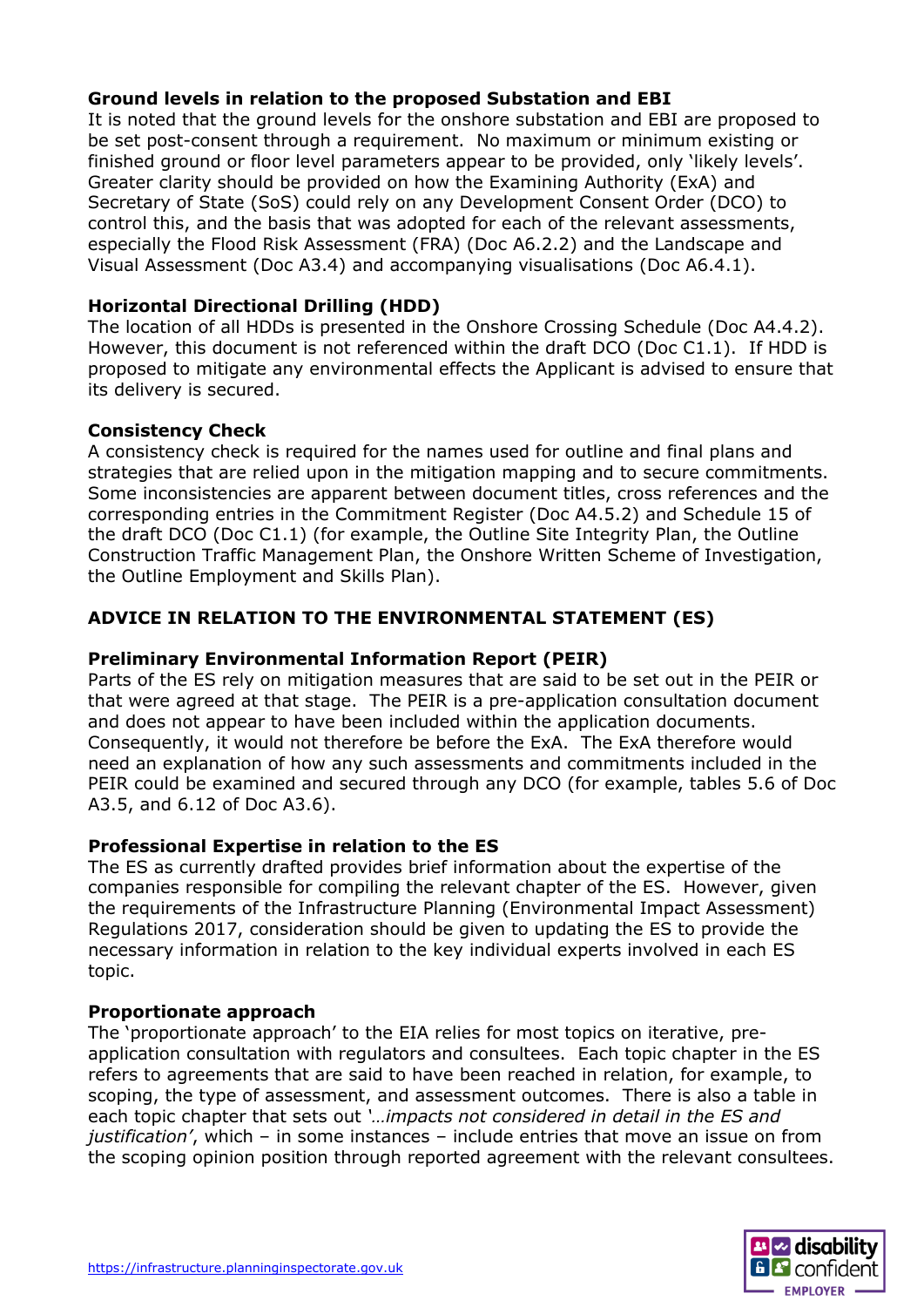As this is a unilateral record of all such agreements, to avoid specific, retrospective questioning of all such regulators and consultees, consideration should be given to summarising the agreements on which the EIA relies in signed Statements of Common Ground (SoCG) with those regulators and consultees.

## **Withdrawal from the European Union (EU)**

The ES, and other application documents, are shown to have been prepared and approved during 2021 but many still refer to the withdrawal of the United Kingdom from the EU and the subsequent transitional period in the future tense (for example, section 2.2.1 of Chapter 2 of the ES (Doc A1.2)). Some references remain to EU Directives. Consideration should be given to updating the application documents in light of the final withdrawal agreement.

# **ADVICE IN RELATION TO THE HABITAT REGULATIONS ASSESSMENT (HRA)**

In the HRA Screening Matrices (Doc B2.2 Appendix B) the footnotes associated with the matrices do not always contain specific section or paragraph cross references to supporting information. For completeness the Applicant is advised to resubmit the matrices with this information.

It is noted that the SoCG between Hornsea Project 4 and Natural England: Derogation and Compensation Matters (Doc F3.4) provides a structure but that the tables within it are not populated with any information. This is drawn to the Applicant's attention in case this unpopulated document was submitted in error. The Applicant is advised to take this into account prior to submission of any further intended SoCG.

# **ADVICE IN RELATION TO THE FLOOD RISK ASSESSMENT (FRA)**

The FRA (ES Volume A6, Annex 2.2, Onshore Infrastructure Flood Risk Assessment (Doc A6.2.2) references an outdated version (2010) of the East Riding of Yorkshire Council's Level 1 Strategic Flood Risk Assessment (SFRA). However, the Evidence Plan (Doc B1.1.1) indicates that the Applicant has used the most recent version of the SFRA, published in 2019. The Applicant is advised to clarify which version has been used in the FRA and provide any necessary updates should the 2010 version have been used.

Some of the text in the Tables provided in Appendix 1 of the submitted Evidence Plan (Doc B1.1.1) is obscured. You are advised to submit revised versions showing the full text.

For elements of the proposed development located in Flood Zone (FZ) 3, the Applicant may wish to differentiate those within FZ3a or FZ3b and whether the location of the development within FZ3b has given rise to any flood compensation requirements.

The FRA (Doc A6.2.2) does not demonstrate whether options exist that could wholly avoid siting the proposed development outside of FZ3, nor does it provide details of how flood risk was taken into account in the site selection process. The Applicant may wish to provide this information to inform the ExA's application of the sequential test.

In order to inform the ExA's consideration of the exception test, the Applicant may want to confirm where in the submitted documents the demonstration that the Proposed Development would provide wider sustainability benefits to the community that outweigh the flood risk can be found.